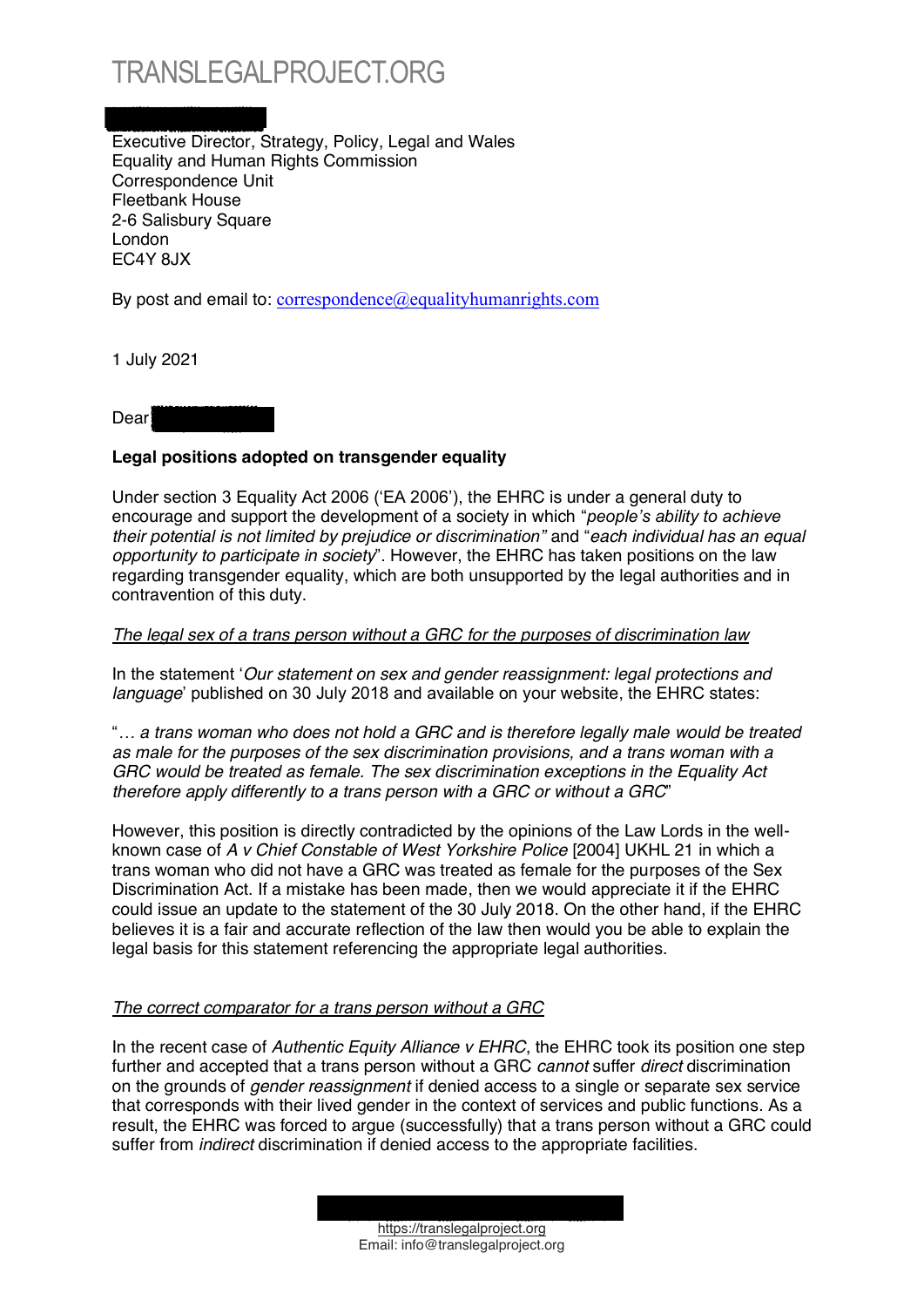In so doing the EHRC appears to have compounded its original error. It seems that not only does it consider that a trans woman without a GRC cannot be viewed as female for the purpose of the Equality Act 2010 ('EA 2010'), but it also views the correct comparator for such an individual is a *cisgender man*. Both the common law and retained EU law is consistent that transgender people without GRCs can benefit from protection from *direct discrimination* on the grounds of *gender reassignment* in respect of single and separate sex services regardless of the context in which the services are provided. See for example, the Court of Appeal case of *Croft v Royal Mail* [2003] EWCA Civ 1045 (employment), the ECJ case *MB v Secretary of State for Work and Pensions Cas*e C-451/16 (social security) and the County Court case of *Brook v Tasker* (unreported 7 March 2014, Halifax County Court) (services to the public); the last two cases occurring after the enactment of both the Gender Recognition Act and the EA 2010.

The failure to state that trans people without GRCs can suffer *direct discrimination* with respect to single and separate sex services potentially has very serious legal and practical consequences. It means that these trans people have to rely on a claim of *indirect discrimination*, which may well not offer the same level of legal protection.

It is common for policies that would be *prima facie indirect* discrimination to nonetheless be justified as proportionate on a blanket basis (under s. 19(2)(d) EA 2010). We would hope that a court would not take this approach when considering discrimination on the grounds of *gender reassignment*, but there is a serious risk that unlike *direct* discrimination, a court would decide that *indirect* discrimination can be justified on a blanket basis.

Further, the differing levels of legal protection might lead service providers to start asking any woman who 'looks trans' to show their birth certificate. This could impact trans women regardless of whether or not they have a GRC and also cisgender women who do not appear to perform an 'acceptable' form of femininity sufficiently well. Given the increasingly hostile climate in the United Kingdom towards transgender people, we could foresee a situation in which organisations might even start posting signs saving 'No trans people without a GRC'. Your current position is making this increasingly possible.

As mentioned, the EHRC is under a duty to encourage a society in which individuals have an equal opportunity to participate. Such a society requires that transgender individuals have the opportunity to use single sex spaces that match the gender in which they present, regardless of whether they qualify for or have a GRC. A GRC is not issued until at least two years after an individual begins their transition and even then, if the individual is married, spousal consent is required (outside of Scotland). Not only has the EHRC adopted legal positions that will make an equal society less likely, it has done so without stating any legal authorities in their support.

Given the legal authorities and the legal duty for the EHRC to protect the rights of trans people, we would like to see the EHRC adopt the position that trans people without a GRC can suffer *direct* discrimination on the grounds of *gender reassignment* if excluded from a single sex space that matches their presentation in the context of employment and services. Under this interpretation of the law, service providers or employers are still able to exclude trans people if it is *proportionate* and on a *case-by-case* basis using para. 28 sched. 3 EA 2010 (services) and the rule in *Croft* (employment).

The duty to eliminate discrimination must mean adopting the strongest viable legal position for a protected characteristic rather than trying to second guess the courts. The EHRC can of course highlight the protection from *indirect discrimination* as well as *direct discrimination*; after all a party in court would be free to plead both grounds. If the EHRC still feels that the correct comparator always matches a trans person's birth certificate, please could you